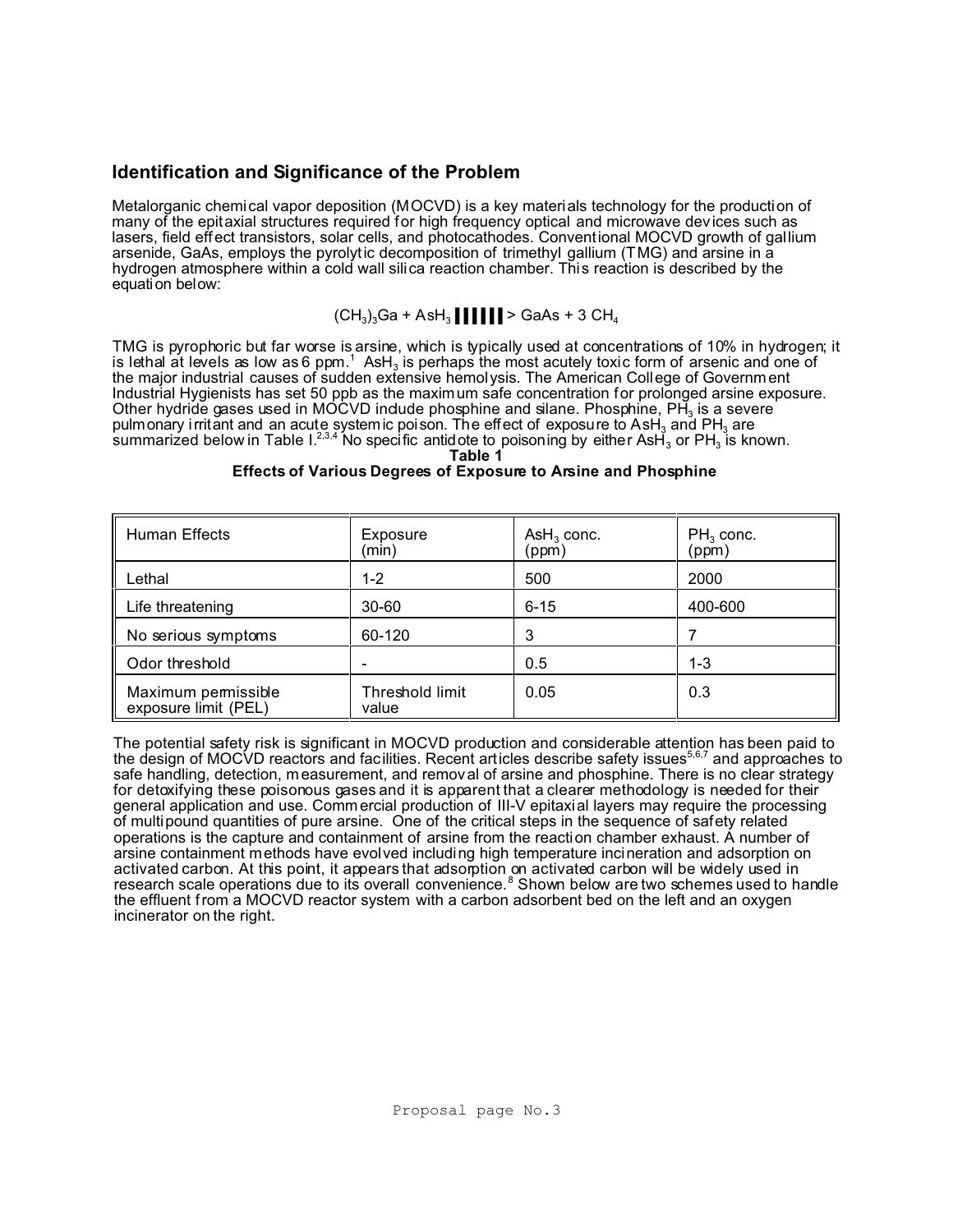

The interest in a safe and effective way to contain arsine by activated carbon adsorption has stimulated studies on understanding the underlying adsorption mechanisms<sup>9,10</sup> on commercially available granular carbons such as Calgon Type FCA (impregnated with copper and chromium oxides). Haacke et al $^{\circ}$  noted that there are two processes responsible for the adsorption of arsine on FCA carbon, chemisorption and physical adsorption. They indicated that both processes take place in parallel with 60% AsH $_{\tiny 3}$  being chemisorbed so that it will not readily come back off while the remaining 40% is physically adsorbed and will desorb off the carbon when a purge gas is passed through the carbon bed at room temperature. This desorption behavior is rather worrisome in that it indicates a safety risk unless certain precautions are taken to anchor the adsorbed arsine to the support. A common technique is to oxidize the adsorbed AsH<sub>3</sub> by periodically flowing oxygen or air diluted with nitrogen through the carbon bed to convert the arsine to AsO $_3$  which is a relatively safe form.

Then the carbon bed can continue to be used until the entire bed is spent. Typical arsine loadings for Calgon FCA carbon are 13 lbs AsH<sub>3</sub> per 150 lbs carbon(8.7%). Values reported by Haacke<sup>7</sup> were in the range of 13-14 % for chemisorbed arsine while Colabella et al <sup>8</sup> observed arsine saturation adsorption capacity of 7-9% before oxidation/regeneration was required; once regenerated, additional arsine can be adsorbed on the carbon bed.

Impregnated activated carbon is highly effective for removing toxic contaminant from breathable air. For example activated carbon impregnated with ammoniacal salts of copper, chromium, and silver has been widely used since World War I in military gas masks for protection from toxic gases , such as cyanogen chloride (CNCl) and hydrogen cyanide (HCN). ASC Whetlerite is one such version and contains 6-8 % copper, 2-3% chromium, and about 0.2% silver. These charcoals react irreversibly and rapidly with gases to produce ammonia and ammonium chlorides through a variety of intermediates. Calgon presently supplies Type ASC with the principal users being the US Government and manufacturers of industrial respirators. Krishnan et al<sup>11</sup> the role of chromium and concluded that a stoichiometric oxidation rather than catalysis was responsible for the removal of HCN. On the other hand McIntyre et al<sup>12</sup> studied the role of copper via X-ray photon spectroscopy (XPS) and how aging, specifically moisture exposure, would change the oxidation state of the copper. The literature suggests that there is uncertainty about how the impregnated carbons function for toxic gas containment. New ideas have emerged on the use of copper-chromium oxidation catalysts for emission control of auto exhaust; doping with small amounts of platinum or palladium have shown extraordinary enhancement in performance and by analogy may also apply to toxic gas adsorption. There appears to many areas for improv ement of the existing carbon adsorption technology. The important observation is that the same carbons that are being applied today to contain arsine and phosphine in the semiconductor industry are essentially the same types developed many years ago for chemical warfare. Furthermore, they have not been improved on significantly since then.

A new superactived carbon shows strong potential for achiev ing a significant improvement in removing arsine from the effluent of MOCVD reactors. It has been demonstrated by the Natick Laboratories to be extraordinarily superior to any commercially available carbon that has been evaluated in chemical protective fabrics<sup>13</sup>. This carbon has a BET surface area in excess of 3000 m<sup>2</sup>/g and is a high performance adsorbent with exceptional capabilities. The high surface area is derived from a propensity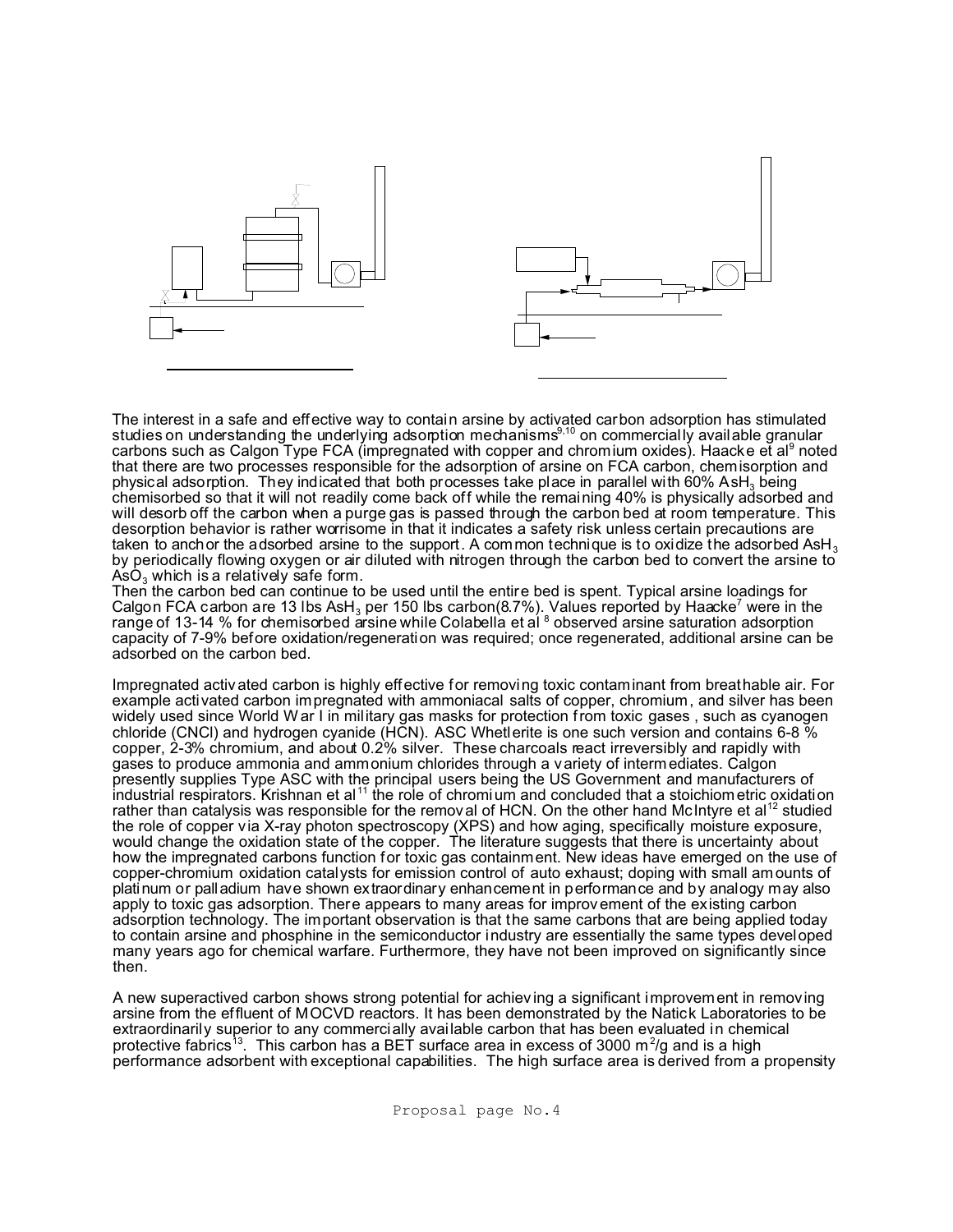of very small pores, typically 7 Å in diameter, and it is most aptly described as a gas adsorbing carbon (bimodal distribution of micro pores  $\leq 20$  diameter and macro feeder pores  $\geq 600$  Å diam) versus the liquid phase carbons, which have a trimodal pore distribution and are used to decolorize or purify liquids. The superactivated carbon may be produced from coal or petroleum coke and is chemically activated at high temperature with potassium hydroxide. Amoco researchers<sup>14,15</sup> patented the process in 1978 and several large batches of the PX-21 powder were made before the research program was suspended. The basic process is to mix KOH and petroleum coke in a 2.7/1 ratio, initially heating in a precalciner at 400-50O $^{\circ}$  C and then calcine at 800 - 90O $^{\circ}$ C to form the ultra high surface area carbon.

Although the superactivated carbon is produced as a powder, Robinson<sup>16</sup> has developed granulation technology which allows it to be extended to applications calling for a granular form such as toxic gas adsorption. Furthermore, Mega-Carbon is continuing to develop more granulation technologies in our Phase I SBIR contract granted by the EPA to develop high performance carbons for drinking water treatment. A number of binders have been identified which will produce carbon granules with little degradation in the surface area or adsorption properties as measured by the Iodine and Methylene Blue tests.

# **Technical Objectives - Phase I**

Although MOCVD processing with arsine gas continues to increase, detoxification methods seem to be closely tied to charcoal adsorbents developed for chemical warfare in World War I. There is a critical need to advance this detoxification technology and improve it so that the current semiconductor industry can operate safely and reliably. A fundamental understanding of the chemistry of detoxification is a first step to be taken and set the basis for improvements. Current adsorbents are typified by Calgon FCA carbon consisting of a gas adsorbing carbon impregnated with copper and chromium. More efficient metal dispersion, different metals, and higher surface area carbons may lead the way to significant improvements in carbon adsorbents. This leads to the following questions to consider:

- $\downarrow$  How can activated charcoal be treated to increase to increase its chemisorption properties for arsine gas?
- $\downarrow$  What other adsorbing materials can be used for arsine (eg molecular sieves, glasses, etc)?
- $\downarrow$  How will the adsorbed gases be removed and detoxified?
- $\downarrow$  Are mass transport process (ie film diffusion and pore diffusion) or mixing important in the overall arsine adsorption process?
- $\downarrow$  How can carbon bed exhaustion be accurately monitored or predicted so that arsine breakthrough does not occur unexpectedly?

## **Objectives**

The following objectives for Phase I will address the questions listed above:

- 1. Develop a fundamental understanding of arsine adsorption on activated carbons and identify strategies to increase adsorption capacity.
- 2. Explore alternate carbons and adsorbent materials and identify which will have strong potential as an arsine adsorbent.
- 3. Develop a reliable and convenient procedure to anchor the chemisorbed arsine to the adsorbent and ways to transform it to a non-toxic state via oxidation, etc.
- 4. Investigate the role of mass transport processes on arsine adsorption and gas flow regime(mixing, contacting, laminar v ersus turbulent flow) using analogies to heterogeneous catalysis.
- 5. Develop methodology to define movement of the arsine mass transfer zone in a carbon adsorbent bed and how to anticipate breakthrough so that 100% removal efficiency is routinely achieved.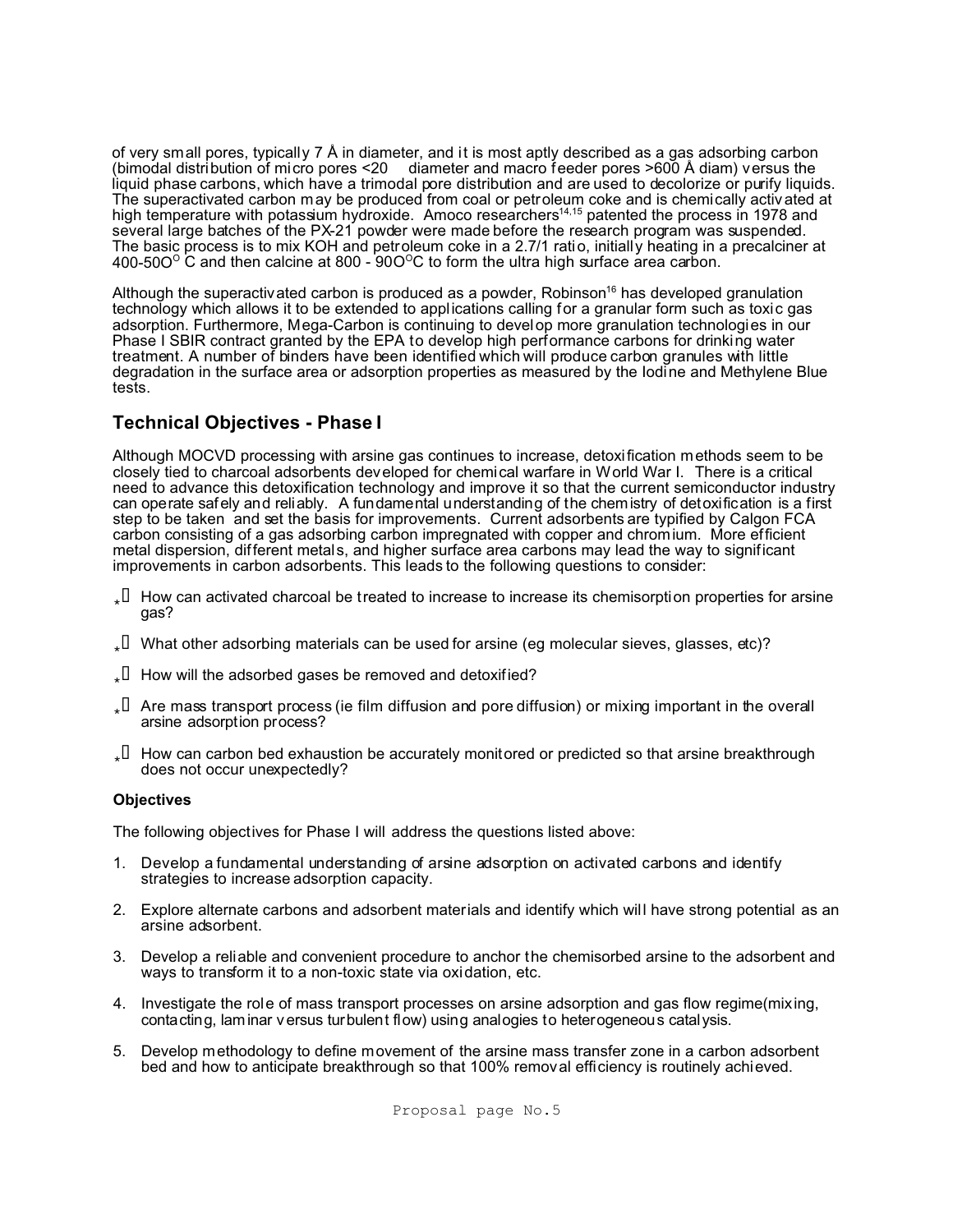## **Work Plan - Phase I**

The work plan, below, is structured to accomplish the fiv e objectiv es in the previous section. Most importantly, we believe that the application of the superactivated carbon will lead to significant improvements in arsine containment based on its demonstrated superior performance for chemical warfare applications as reported by Natick laboratories<sup>13</sup>. The Phase I work plan is primarily directed at surveying and identif ying possible approaches to arsine detoxification with a small amount of supporting laboratory work to establish or confirm key assumptions. No toxic gases will be used in these confirmatory tests with that aspect reserved for Phase II when a hazardous gas test unit has been designed and constructed with comprehensive safeguards.

## Organization of W ork Plan

| Task 1. |              | Chemical/Physical Processes of Arsine Adsorption          |  |
|---------|--------------|-----------------------------------------------------------|--|
|         | Subtask 1.1: | Chemisorption of arsine on carbon.                        |  |
|         | Subtask 1.2: | Physisorption of arsine on carbon.                        |  |
|         | Subtask 1.3: | Mass transfer influences of arsine adsorption.            |  |
| Task 2. |              | Treatment of Active Carbon for Enhanced Arsine Adsorption |  |
|         | Subtask 2.1: | Improved dispersion of Cu/Cr oxides on carbon.            |  |
|         | Subtask 2.2: | Promoters to enhance/assist Cu/Cr oxides (Ag, Pt, Pd).    |  |
|         | Subtask 2.3: | Alternative supported metal oxides.                       |  |
| Task 3. |              | Alternative Adsorbents for Arsine Adsorption              |  |
|         | Subtask 3.1: | High surface area superactivated carbon.                  |  |
|         | Subtask 3.2: | Molecular sieve adsorbents.                               |  |
|         | Subtask 3.3: | Alumina and silica adsorbents.                            |  |
| Task 4. |              | Methods for Removal/Detoxification of Adsorbed Arsine     |  |
|         | Subtask 4.1: | Controlled oxidation and passivation.                     |  |
|         | Subtask 4.2: | Monitoring/Prediction of arsine mass transfer zone.       |  |
|         |              |                                                           |  |
|         |              |                                                           |  |

Details of the above work plan are listed below with the methodology for accomplishing each task.

Details of the Work Plan

## **Task 1: Chemical/Physical Processes of Arsine Adsorption**

Most, if not all, of the existing literature for arsine adsorption on activated carbon is unclear on how it exactly takes place. W ithout performing any experiments, one can still draw on the field of heterogeneous catalysis to draw a consistent and rational hypothesis to be tested. The adsorption process is most likely a combination of weak physisorption(  $H_{ad}$  = 2-6 kcal/mole) and stronger chemisorption (  $H_{\text{ad}}$  > 20 kcal/mole). The literature suggests that arsine physisorbs initially and then slowly chemisorbs on the impregnated metal oxides( Cu, Cr). Similar to a porous catalyst, there are mass transport processes involved for the adsorbate to go from the bulk fluid phase to the carbon surface plus diffusion into the pores. Thus it is necessary to develop a comprehensive picture of the overall adsorption process. We have broken down Task 1 into three subtasks for 1. chemisorption, 2. physisorption, and 3. mass transport effects.

## **Subtask 1.1** Chemisorption of Arsine on Carbon

There have been some recent attempts to understand arsine adsorption by Haacke et al<sub>10</sub>. Haacke used XPS to monitor the oxidation state of copper and chromium. Arsine reduce the metal oxides when it absorbed with C<sup>2+</sup> -->Cu<sup>0</sup> and Cr<sup>6+</sup>-->Cr<sup>3+</sup>. Colabella et al<sup>9</sup> focused on the oxidation stat of arsenic <u>after</u> it was air oxidized and concluded it was consistent with

2 AsH $_3$  + 3O $_2$   $\parallel$   $\parallel$   $\parallel$   $\parallel$  As $_2$ O $_3$  + 3 H $_2$ O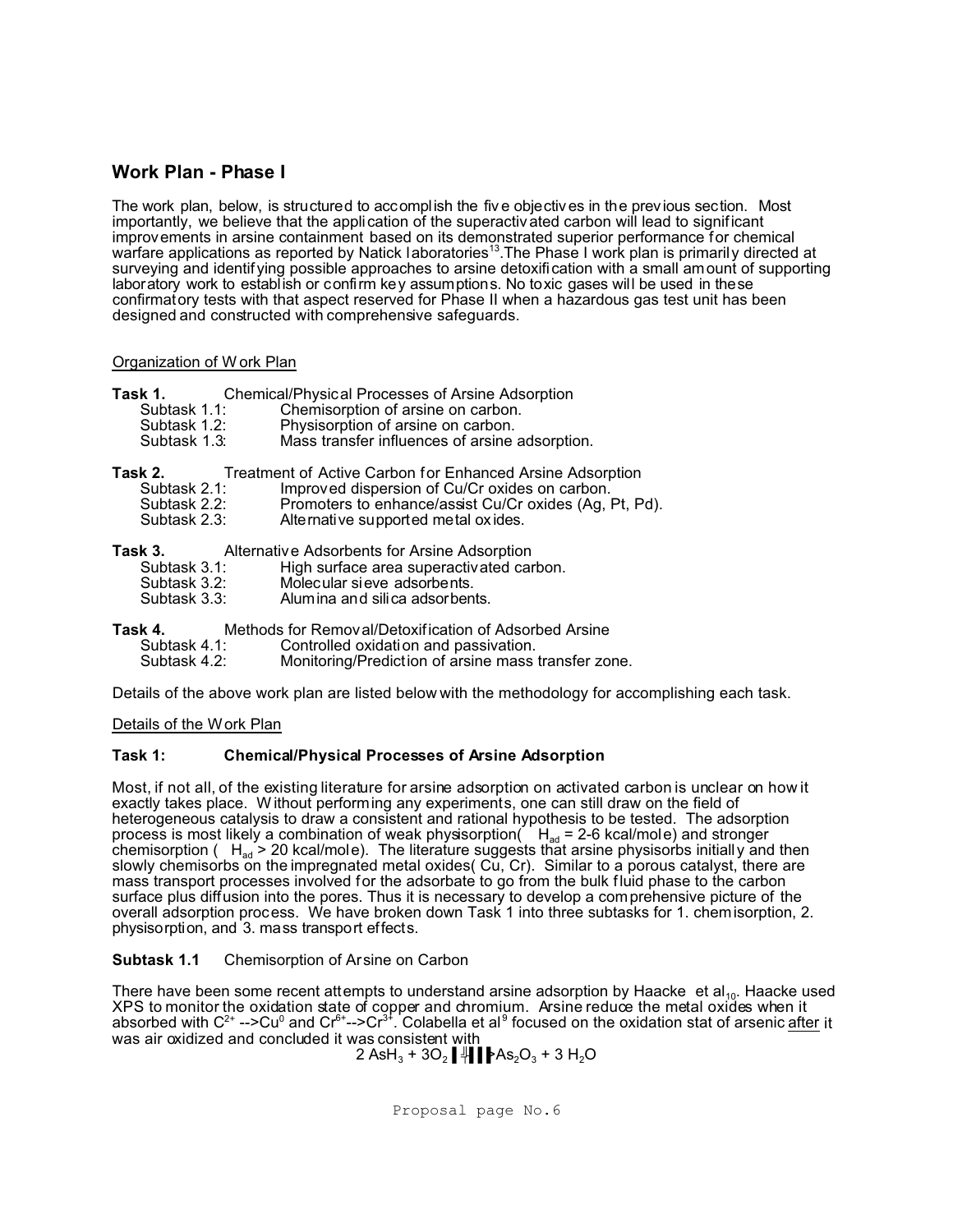Brown et al<sup>17</sup> thought that the hexavalent Cr was a catalytic agent for converting HCN to oxamide but Krishnan et al<sup>11</sup> studied ASC Whetlerite

charcoals and showed that the Cr was stoichiometric agent that is consumed in the HCN oxidation. Thus the role of the impregnated metals is unclear and needs to be better defined.

Articles on the chemistry of arsine adsorption are located in diverse journals, one group related to semiconductor manufacturing, and the other on chemical warfare. Furthermore there are a series of patents by Phillips researchers<sup>18,19,20,21</sup> on techniques or removing trialkyl arsines from hydrocarbon streams. We will conduct a computerized information search accessing databases in these areas to identify pertinent articles. Professional l iterature searchers have long known that a critical element to any search is knowing which databases to access. Mega-Carbon has access to a l imited number of database systems already (DIALOG), but will make arrangements to set up access to others which have access to some of the less familiar journals. Also it is clear from an initial pass of the literature, that there is a significant body of information in Japanese journals on arsine containment. Consequently it will be necessary to access these foreign journals and have articles translated into English. The key issues we will try to address are:

 $_{\star}$  IWhat is the role of the supported copper?

 $\int _{\star}$   $\lll$  What is the role of supported chromium?

%Ï What other metals would be good or better candidates for arsine adsorption?

## **Subtask 1.2** Physisorption of Arsine on Carbon

The general field of gas-adsorbing carbons holds much of the information needed to better understand physisorption of arsine. We propose to focus on the general phenomenon of gas adsorption and what are the interaction between adsorbate molecules and the adsorbent. The literature on natural gas adsorption on carbon already contains many of the key ideas on the relation of the molecular dimensions of the adsorbate and pore size.

All activ ated carbons contain a distribution of micropores, transitional (meso) pores and macropores. Pore size distribution is critical in how an activated carbon behaves. For example, the main distinction between gas-adsorbing and decolorizing carbons

likes in the pore volume distribution, areas being similar<sup>22</sup>. A comparison of the PSD's for a gas carbon is shown on the right. Technical journals and patent literature will be critically surveyed to develop information on gas adsorbing carbons and other sorbents(zinc oxide, alumina, silica) as suggested by Nowack et al<sup>20</sup> at Phillips Petroleum.

**Subtask 1.3** Mass Transfer Influences of Arsine Adsorption



 $\times$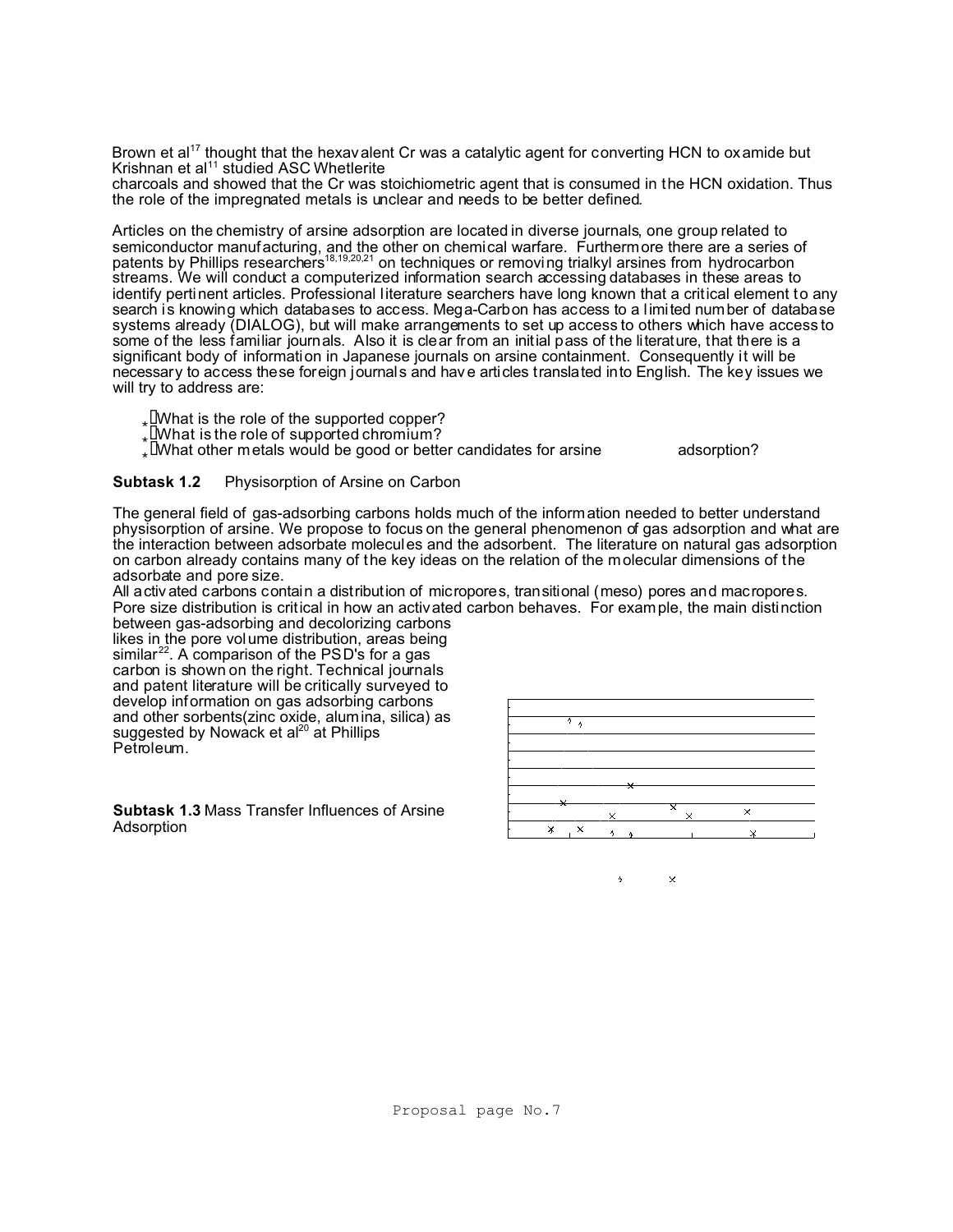Mass transport processes can play an important role in arsine adsorption on a solid adsorbent. If we trace the path of an arsine molecule, it must first move from the bulk gas phase through a gas film surrounding the adsorbent particle. Then it will subsequently diffuse into the particle through the network of pores and ultimately adsorb on the surface. These mass transport resistance have been thoroughly analyzed by Satterfield $^{23}$ . The diagram on the right shows the concentration profile for arsine during the adsorption process. If the chemisorption step is relatively fast, it is possible for the overall rate of adsorption to be controlled by either external mass transfer through the film or pore diffusion within the particle. We think that a comprehensive analysis of arsine adsorption should include understanding and estimating the influence of mass transport effects.



For Subtask 1.3, we will draw upon the related field of heterogenous catalysis to develop estimates of the magnitude of mass transfer effects. This will then allow us to determine 1. whether the fluid velocity is sufficient to eliminate external mass transfer resistances and 2. the impact of sorbent particle size and whether it needs to be reduced to reduce the concentration gradient in the particle. These estimation procedures have been developed by Satterfield<sup>23</sup> and can be directly applied.

## **Task 2: Treatment of Active Carbon for Enhanced Arsine Adsorption**

ASC Whetlerite is used for the removal of gases from streams of air. Most commonly, the Whetlerite is prepared by impregnating active carbon with copper and chromium. The adsorbent carbons used currently have their origins with these carbons developed as chemical warfare agents. We believe there is a some very relev ant work being performed at defense laboratories which will find direct application for this semiconductor application. In particular, numerous reports are now appearing on the enhancement of these ASC Whetlerite carbons by doping or co-impregnation with a third component such as silver $24$ Also there are recent patents by the Japanese<sup>25</sup> which describe other alkali metals such as K, Mg, and Fe in addition to the Cu and Cr. We see considerable opportunities for identifying other impregnants for the sorbent and sets the basis for the following work plan.

## **Subtask 2.1** Improved Dispersion of Cu/Cr Oxides on Carbon

A common and usually successful way to improve the efficiency of heterogenous catalysts is to improve the dispersion of the supported metals so that the metals are not located in relatively large "dumps". We view this as a key way to improv e the presently used arsine sorbent carbon. During the impregnation procedure it is necessary to carefully control pH and other factors so that the particles are uniformly impregnated; this pertains to either an eggshell effect or large crystallite clusters. Since much of the early work on auto exhaust treatment used base metal catalysts such as copper chromite on alumina, before the present noble metal systems were adopted, the numerous articles on these earlier catalytic systems should prove useful in developing strategies for better dispersion of Cu/Cr on activated carbon. We will probably try some limited laboratory work in this area to test out some of these ideas also.

## **Subtask 2.2** Promoters to Enhance/Assist Cu/Cr Oxides

As mentioned above, Japanese patents are appearing more frequently on enhancements to the conventional Cu/Cr systems for improv ing arsine containment in the semiconductor industry. Silver has already been mentioned by Krishnan et al $^{11}$  as a dopant for the ASC whetlerite system. Furthermore, platinum and palladium are known to be effective dopants for the base metal Cu/Cr auto exhaust catalysts. Thus we think that there are reasonable possibilities that a simple modification of the existing arsine sorbents may lead to significant benefits. We plan to survey the literature in supported Cu/Cr on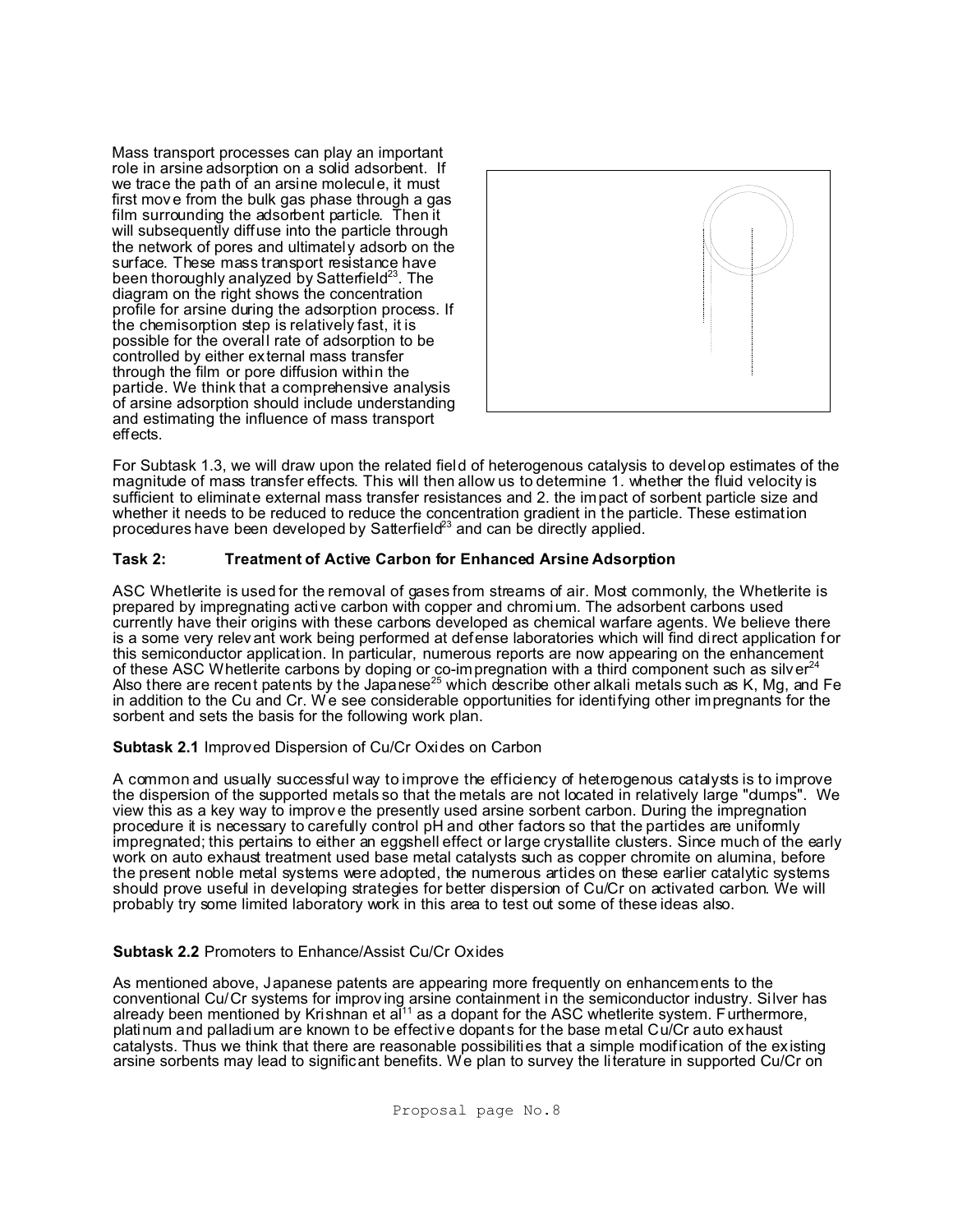alumina to develop leads for the activ ated carbon systems which could then be pursued and tested out under Phase II.

## **Subtask 2.3** Alternative Metal Oxides

Impregnated metals other than copper/chromium combinations are also possible. For example, a Japanese patent<sup>26</sup> reports on the activated carbon being sprayed with aqueous KI, I<sub>2</sub>, and FeSO<sub>4</sub>, dried and then used to adsorb arsine and phosphine. In another example, a Japanese patent<sup>27</sup> describes an active carbon containing NaOH and  $HgCl<sub>2</sub>$  which is effective for the trapping a semiconductor gas at high efficiency. These leads should be pursued further so see if these patents are valid and how well these alternative impregnated metals perform.

## **Task 3: Alternative Adsorbents for Arsine Adsorption**

We see considerable opportunity in this area for improving the existing arsine adsorbent system. Mega-Carbon Company has access to a novel superactivated carbon whose adsorption capacity is three times that of conventional carbons. This carbon has already been tested for chemical warfare by the Army's Natick laboratories<sup>13</sup> and with the following comment, "We have found the superactivated carbon *manufactured by a licensee of Amoco to be extraordinarily superior to any commercially available carbon we have evaluated in chemical protective fabrics and we are actively seeking a source of this carbon for larger scale testing*". This superactivated carbon is more expensive than commercial carbons but for specialty applications in the semiconductor industry, we think it is well suited. Additionally, other noncarbon adsorbents will be investigated.

**Task 3.1** High Surface Area Superactivated Carbon

### indicated that this metal combination can be enhanced by **Related Work**

Dr. Ken Robinson, one of the Mega-Carbon team members, has been deeply involved in developing drinking water treatment carbons for the last 5 years. He has been successful in obtaining a patent based on the granulation of the Amoco superactivated carbon powder so that it can be used in granular form. This background is very helpful as spin-off applications of the superactivated carbon will be for gas masks, air filters, and natural gas storage where a granular form is required.

Mr. Tom O'Grady, a consultant of the project, is one of the original inventors of the Amoco carbon and has considerable background applications and performance of activated carbons.

Dr. Frank Derbyshire, Mega-Carbon's Vice-President and other consultant, has considerable experience in the active carbon field. Frank has spent most of his professional in some aspect of carbons. He has also worked on the Amoco carbon, specifically, establishing its performance for natural gas storage and has written several articles on active carbons and how their properties related to performance.

# **Research and Development**

The successful completion of the process design of the 1 million lb/yr carbon plant under Phase I will set the basis for proceeding to Phase II in which a smaller module of the full-sized plant must be constructed and then operated to produce 4000 lbs of the superactivated carbon powder. Many of the technical hurdles facing the commercial plant will be the same for the smaller module, particularly regarding precalciner/calciner design (materials of construction, method of transport through the vessels such as auger, etc), and optimum policy for the time and temperature of the KOH-coke mixture in each vessel.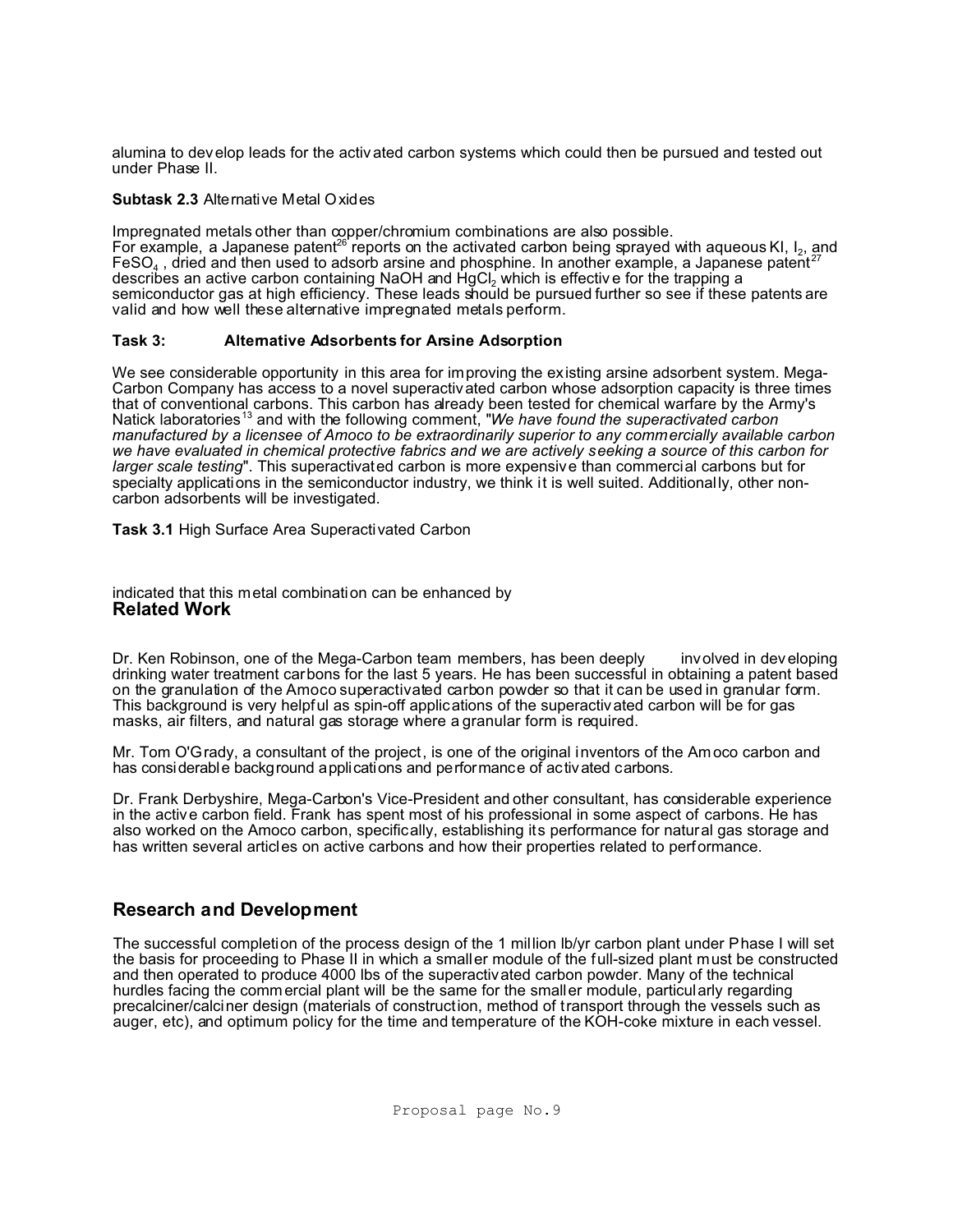# **Potential Post Applications**

Although the US Government has currently viewed the superactivated carbon as an adsorbent powder to be used to manufacture chemical protection uniforms, it has far greater applications than this which would be beneficial to our country. It has already demonstrated its usefulness as an air filter for gas masks and air intake filters for tanks if it is in a granulated form. Additionally it can be used a detoxification agent for medical use in which a slurry of the powder when swallowed will significantly alleviate drug overdose and accidental poisoning for both human and animal use. Tests show that the granulated form of the superactivated carbon is also highly effective for drinking water treatment with the contaminant removal better and the time before carbon exhaustion about three times longer. Finally, the storage of natural gas on activated carbons looks very promising. It has been found that the Amoco carbon is highly effective for this application particularly on an equivalent weight basis but it is not yet dense enough on an equivalent volume basis. It still needs some improvement but strides are being made in making the carbon adsorbent denser for future use in natural gas fueled vehicles.

# **Key Personnel**

**Dr. Rodney L. Mieville** (Principal Investigator)

- Ph.D. Physical Chemistry, 1964, University of Western Ontario, Canada, Thesis: Photo-Addition of Methyl Mercaptan to Olefins
- ARIC Chemistry, 1953, Northern Polytechnic London University, England

## **Experience:**

## **1964-1992: Amoco Oil Research and Development**

Associate Research Scientist

Worked on a variety of projects including combustion kinetics, oil additives and catalysis, petroleum processes, adsorption, and inorganic membranes. The catalytic work involved all aspects of catalysis including reaction kinetics, coke and poisoning deactivation, synthesis and characterization and assessment of adsorbent and catalytic materials.

#### **1954-1961: British Petroleum Research and Development** Research Chemist

Member of the ACS, RSC (Royal Society of Chemistry), NATAS (Thermal Society), and the Catalysis Society of North America. Chairman of Surface Acidity Task Group of D.32 Committee ASTM

## **Publications:**

6 Patents, 25 Publications

- 1. D. M. Graham, R. L. Mieville, R. H. Pallen, and C. Sivertz, "*Photo-Initiated Reactions of Thiols and Olefins, I. The Thiyl Radical Catalyzed Isomerization of Butene-2 and 1,2-Ethylene-d2*," CANADIAN JOURNAL OF CHEMISTRY, Volume 42 (1964).
- 2. D. M. Graham, R. L. Mieville, R. H. Pallen, and C. Sivertz, "*Photo-Initiated Reactions of Thiols and Olefins, II. The Addition of Methanethiol to Unconjugated Olefins*," CANADIAN JOURNAL OF CHEMISTRY, Volume 42 (1964).
- 3. R. L. Mieville and Garbis H. Meguerian, "*Mechanism of Sulfur-Alkyllead Antagonism*," IND. & ENG. CHEMISTRY, Volume 6, No. 4, December 1967.
- 4. R. L. Mieville "*Measurement of Microporosity in the Presence of Mesopores*," JOURNAL OF COLLOID & INTERFACE SCIENCE, Vol. 41, No. 2, November 1972.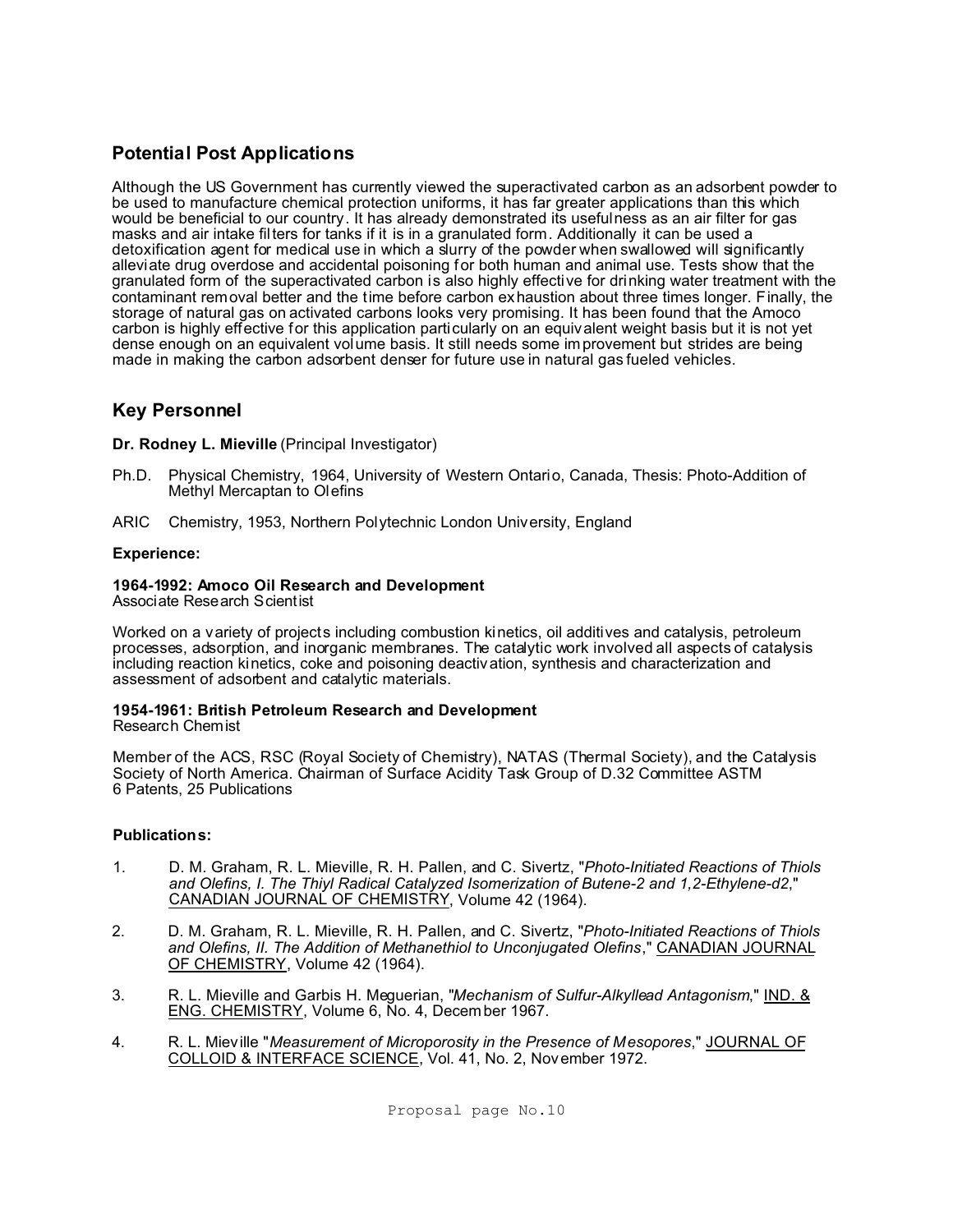- 5. R. L. Mieville "*Measuring Acidity by Temperature-Programmed Desorption*," JOURNAL OF CATALYSIS 74, 196-198 (1982).
- 6. R. L. Mieville "*Studies on the Chemical State of Cu during Methanol Synthesis*," JOURNAL OF CATALYSIS 90, 165-172 (1984).
- 7. R. L. Mieville "*Platinum-Rhenium Interaction: A Temperature-Programmed Reduction Study*," JOURNAL OF CATALYSIS 87, 437-442 (1984).
- 8. H. Deligianni, R. L. Mieville, and J. B. Peri, "*State of Pd in Active Methanol Synthesis Catalysts*," JOURNAL OF CATALYSIS 95, 465-472 (1985).
- 9. B. L. Meyers and R. L. Mieville, "*Reducibility of Ni-W Hydrocracking Catalysts*," APPLIED CATALYSIS, 14 (1985) 207-213.
- 10. R. L. Mieville, "*Coking Characteristics of Reforming Catalysts*," JOURNAL OF CATALYSIS 100, 482- 488 (1986).
- 11. R. L. Mieville, "*The Chemical State of Copper during Methanol Synthesis*," JOURNAL OF CATALYSIS 97, 284-286 (1986).
- 12. R. L. Mieville, "*N<sup>2</sup> Adsorption Method for Measuring Certain Acid-Base Sites on Alumina*," JOURNAL OF CATALYSIS 105, 536-539 (1987).
- 13. David F. Tatterson and Rodney L. Mieville, "*Nickel/Vanadium Interactions on Cracking Catalyst*," I&EC RESEARCH (1988), 27, 1595.
- 14. R. L. Mieville and M. G. Reichmann, "*Temperature-Programmed Desorption Study of CO on Pt-Reforming Catalysts*," AMERICAN CHEMICAL SOCIETY (1989).
- 15. R. L. Mieville, "*Coking Kinetics of Reforming*," CATALYST DEACTIVATION (1991).
- 16. B. L. Meyers, R. S. Kurek, and R. L. Mieville, "*Microchemisorrption*," JOURNAL OF CATALYSIS, Volume 127, No. 2, (February 1991).
- 17. R. L. Mieville, presentation at the Symposium on Effect of Pore Size on Catalytic Behavior Presented before the Division of Petroleum Chemistry, Inc., American Chemical Society in Miami Beach on September 10-15, 1976, entitled "*Temperature-Programmed Desorption Studies of Cracking Catalysts. Relationship with Microporosity and Activity*."
- 18. R. L. Mieville, presentation at the Symposium on Multimetallic Catalysts Presented before the Division of Petroleum Chemistry, Inc., American Chemical Society in Seattle on March 20-25, 1983, entitled "*Platinum-Rhenium Interaction: A Temperature-Programmed Reduction Study*."
- 19. R. L. Mieville, presentation at the Symposium on Zeolite and Shape Selective Catalysis Presented at the AIChE Annual Meeting in Houston on March 29-April 2, 1987, entitled "*Interacrystalline Zeolite Diffusion*."
- 20. R. L. Mieville and M. G. Reichmann, presentation at the Symposium on Preparation and Characterization of Catalysts Presented Before the Division of Petroleum Chemistry, Inc., American Chemical Society, Los Angeles Meeting on September 25-30, 1988, entitled "*Temperature-Programmed Desorption Study of CO on Pt Reforming Catalysts*."
- 21. R. L. Mieville, D. M. Trauth, and K. K. Robinson, General Papers (Poster Session) Presented Before the Division of Petroleum Chemistry, Inc., American Chemical Society in Miami Beach on September 10-15, 1989, entitled "*Asphaltene Characterization and Diffusion Measurements*."
- 22. R. L. Mieville, D. M. Trauth, and K. K. Robinson, presentation at the Symposium on Convection and Diffusion in Porous Catalysts at the AIChE Annual Meeting in San Francisco on November 5-10,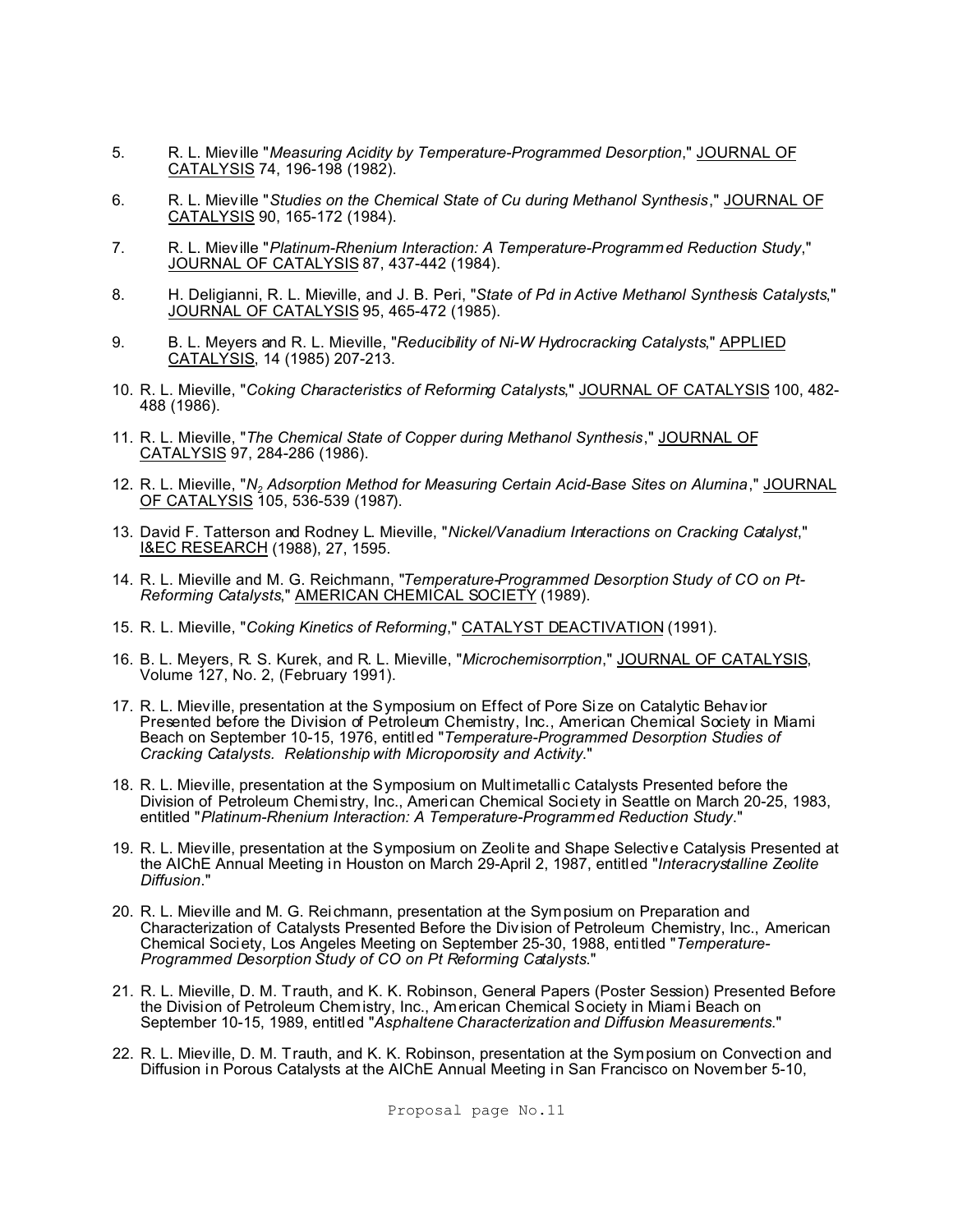1989, entitled "*Asphaltene Characterization and Diffusion Measurements*."

- 23. B. L. Meyers and R. L. Mieville, "A Comparative Study of TGA and TPR on Ni-W Hydroprocessing Catalysts," (Paper # 111, ACS Meeting).
- 24. H. Deligianni, R. L. Mieville and J. B. Peri, "*Possible Relationships of Sites for CO Adsorption with Methanol Synthesis Activity of Supported Pd Catalysts*."
- 25. U. Balachandran, J. J. Picciolo, J. T. Dusek, R. A. Russell, R. B. Poeppel (Argonne National Laboratory) and R. L. Mieville, presentation at the 1992 International Gas Research Conference (IGRC 92), Orlando, Florida on November 16-19, 1992, entitled "*Fabrication of Ceramic Membrane Tubes for Direct Electrochemical Conversion of Natural Gas*," July 1991.

### **Patents:**

- 1. R. L. Mieville, "*Improvements in or Relating to the Production of Oxygenated Organic Compounds*," US 882,863.
- 2. R. L. Mieville, "*Middle Distillate Fuel Oil Compositions Having Improved Pumpability*," US 3,807,975.
- 3. R. L. Mieville, "*Middle Distillate Fuel Oil Compositions Having Improved Pumpability*," US 3,807,990.
- 4. R. L. Mieville, "*Catalyst for Selective Hydrocracking of Alkylbenzenes*," US 4,171,290.
- 5. R. L. Mieville, "*Reforming with a Catalyst Comprising Iridium, Zirconia, and Alumina*," US 4,297,205.
- 6. R. L. Mieville, "*Methods to be Used in Reforming Processes Employing Multi-Metallic Catalysts*," US 4,048,058.

## **Dr. Ken Robinson**

- D.Sc. Ch.E. 1970, Washington University-St. Louis
- M.S. Ch.E. 1964, University of Michigan
- Ch.E. 1963, University of Michigan

### Title of Thesis:"**Thermal Reforming by Means of Propylene-Propane Co-Pyrolysis**"

### Experience-

## **11/89 to 4/92: Amoco Corporation**

Manager, Technical Univ ersity Relations

Technical liaison with major universities in the United States. Technology transfer and coordination of external research.

## **11/84-01/89: Amoco Oil Company, Research and Development**

Research Associate

Exploratory process research on heavy oil conversion, asphaltene solubility-solids formulation, and coal resid coprocessing. Engineering consultant to div ision.

## **01/80-11/84: Standard Oil (Indiana)**

Director, Coal Util ization

Manage and coordinate a variety of coal synfuel programs in the Synthetic Fuel Dev elopment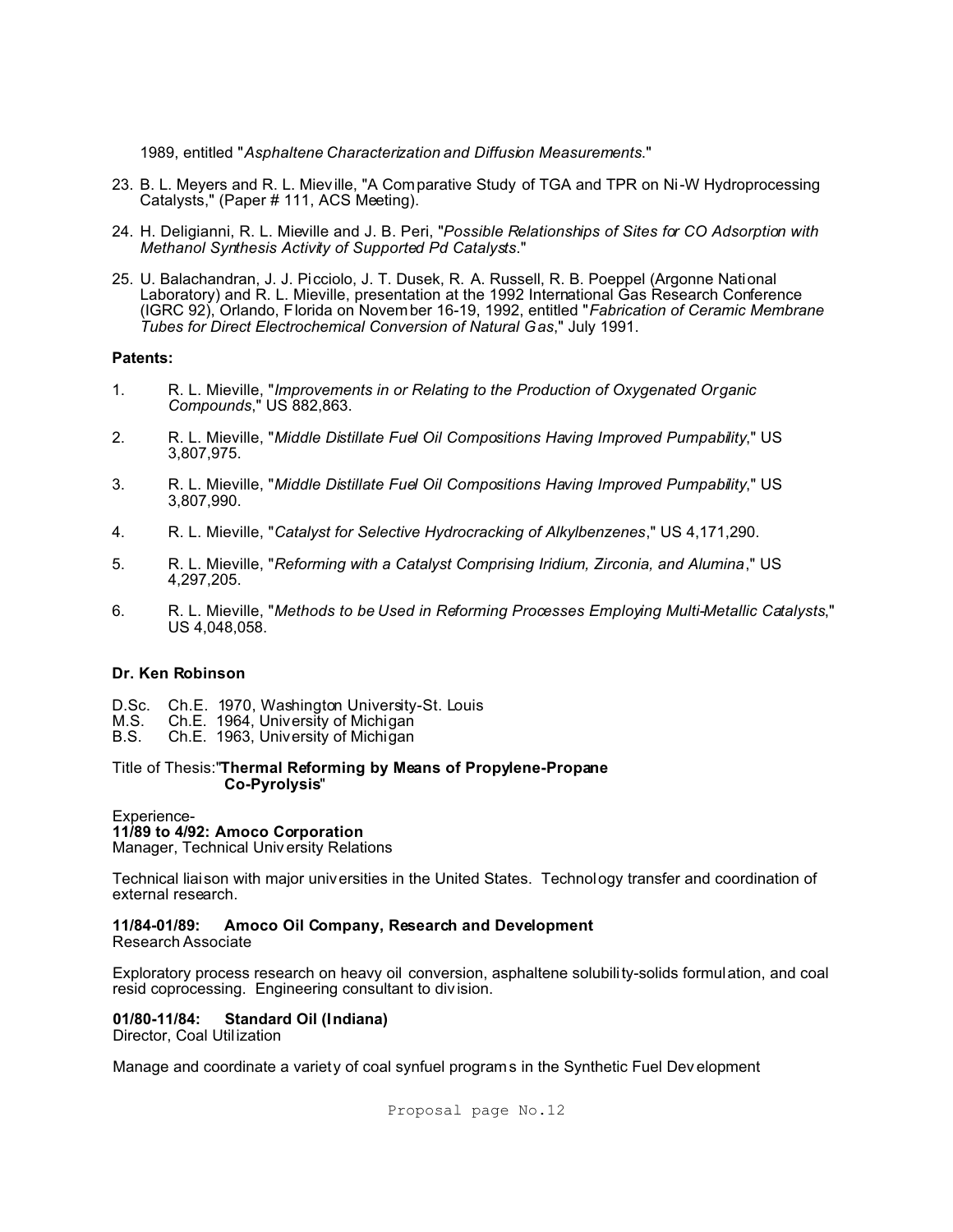department. Program areas include coal liquefaction-gasification, syngas conversion, solids-liquid separation of syncrudes.

#### **01/73-01/80: Amoco Oil Company, Research and Development** Project Manager

Petroleum Refining Research and Synfuels

## **1/65-1/73: Monsanto Company**

Senior Development Engineer

Member of AIChE, ACS, Chicago Catalysis Society Professional Engineer in Illinois 5 Patents, 14 Publications

Publications:

- 1. K. K. Robinson, and D. E. Briggs, "*Isothermal Pressure Drop Across Banks of Finned Tubes*," Heat Transfer-Los Angeles, Chemical Engineering Progress Symposium Series, Vol. 62, No. 64, 177 (1966).
- 2. K. K. Robinson, A. Hershman, F. E. Paulik, and J. F. Roth, "*Catalytic Vapor Phase Hydroformylation of Propylene Over Supported Rhodium Complexes*," JOURNAL OF CATALYSIS, Volume. 15, No. 3, 245 (1969).
- 3. A. Hershman, K. K. Robinson, J. H. Craddock, and J. F. Roth, "*Continuous Propylene Hydroformylation in a Gas Sparged Reactor*," INDUSTRIAL AND ENGINEERING CHEMISTRY, PRODUCT R&D, Vol. 8, No. 4, 372 (1969).
- 4. K. K. Robinson, and E. Weger, "*High Temperature Pyrolysis of Propylene-Propane Mixtures*," INDUSTRIAL AND ENGINEERING CHEMISTRY FUNDAMENTALS, Vol. 10, No. 2, 198 (1971).
- 5. K. K. Robinson, A. Hershman, J. H. Craddock, J. F. Roth, "*Kinetics of the Catalytic Vapor Phase Carbonylation of Methanol to Acetic Acid*," JOURNAL OF CATALYSIS, Vol. 27, No. 3, 389 (1972).
- 6. E. C. Meyers, and K. K. Robinson, "*Multiphase Kinetic Studies with a Spinning Basket Reactor*," ACS Symposium Series No. 65, Chemical Reaction Engineering 37 (1978).
- 7. J. A. Mahoney, K. K. Robinson, and E. C. Myers, "*Catalyst Evaluation with the Gradientless Reactor*," CHEMTECH, 758 (December 1978).
- 8. R. J. Bertolacini, L. C. Gutberlet, D. K. Kim and K. K. Robinson, "*Catalyst Development for Coal Liquefaction*," EPRI, AF-574 (1977).
- 9. R. J. Bertolacini, L. C. Gutberlet, D. K. Kim, and K. K. Robinson, "*Catalyst Development for Coal Liquefaction*," EPRI AF-1084 (1979).
- 10. D. K. Kim, R. J. Bertolacini, J. M. Forgac, R. J. Pellet, and K. K. Robinson, "*Catalyst Development for Coal Liquefaction*," EPRI AF-1233 (1979).
- 11. D. F. Tatterson, K. K. Robinson, T. L. Marker, and R. Guercio, "*Coal Flash Pyrolysis in a Free-Jet Reactor*," I&EC RESEARCH, 27 1606 (1988).
- 12. K. K. Robinson "*Molecular Structure of Heavy Coal Liquids*," EPRI ER-6099-SR (1988).
- 13. R. J. Bertolacini, J. M. Forgac, D. K. Kim, R. J. Pellet, and K. K. Robinson "*Catalytic Functionality for Cool Hydroliquefaction*," Third International Conference--The Chemistry and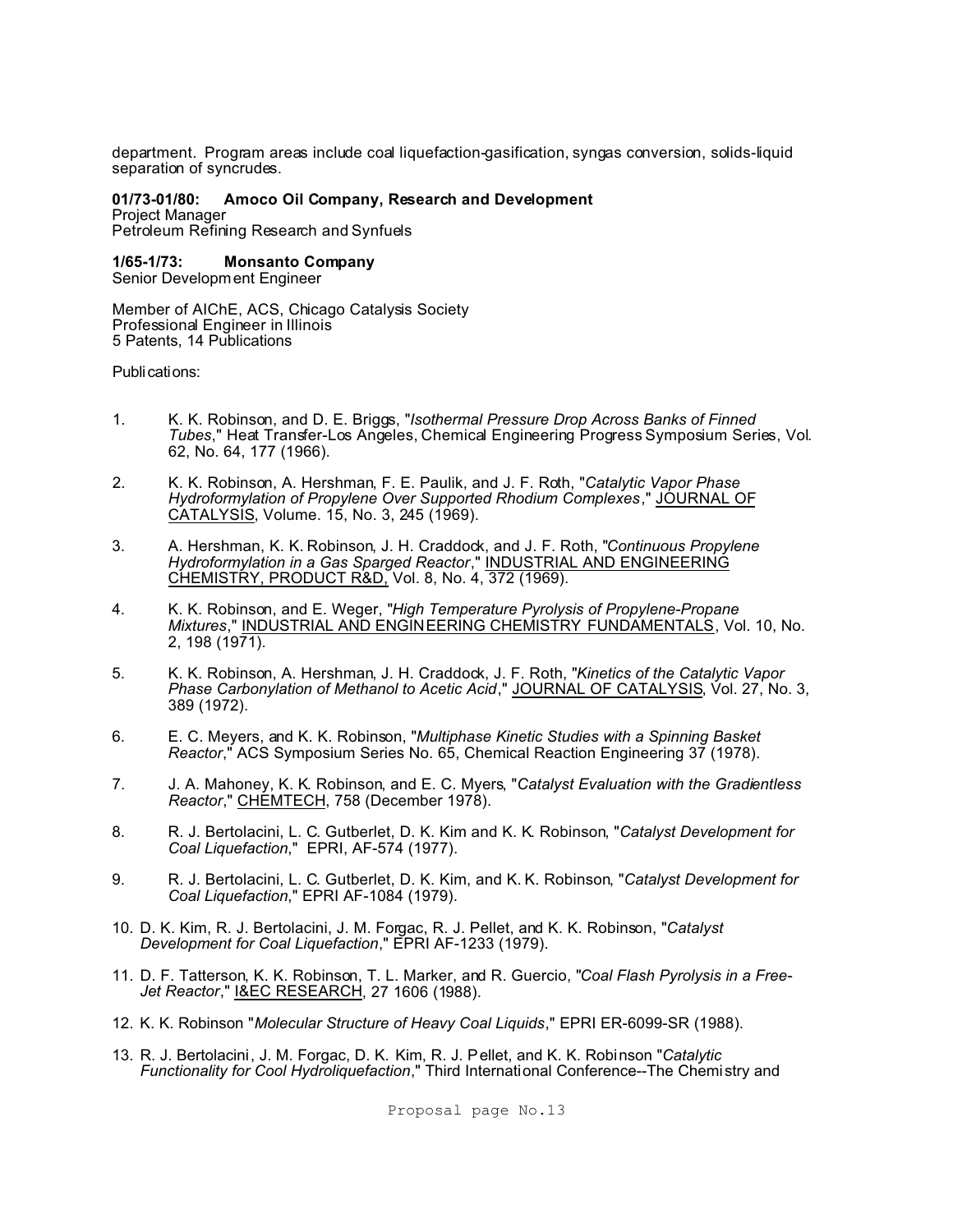Uses of Molybdenum (1979).

14. D. F. Tatterson, K. K. Robinson, R. Guercio, and T. L. Marker, "*Feedstock Effects in Coal Flash Pyrolysis*," Communication, I&EC, to be published (1990).

Patents:

- 1. F. E. Paulik, K. K. Robinson, and J. F. Roth. "*Vapor Phase Hydroformylation Process*," US 3,487,112--British Patent 1,228,201.
- 2. D. K. Kim, R. J. Bertolacini, L. C. Gutberlet, and K. K. Robinson, "*Process for Coal Liquefaction and Catalyst*," US 4,257,922.
- 3. D. K. Kim, R. J. Bertolacini, L. C. Gutberlet, and K. K. Robinson, "*Process for Coal Liquefaction and Catalyst*," US 4,294,685.
- 4. J. S. Meyer, K. K. Robinson, J. M. Forgac, and D. F. Tatterson, "*Rapid Hydropyrolysis of Carbonaceous Solids*," US 4,326,944.
- 5. K. K. Robinson, "*Granulated Activated Carbon for Water Treatment*," US 4,954,469.

## **Dr. Frank S.C. Lee**

Ph.D. Chemistry, University of California, Irvine, CA, 1974 B.S. Chemistry, National Taiwan Normal University, 1965 Post Doctoral, Environmental, University of California, Irvine, CA, 1976 Experience:

## **1988-1992 Amoco Oil Company**, Naperville, IL

Senior Research ScientistAMOCO OIL COMPANY, Chemistry of petroleum and coal process/utilization Environmental fate and Chemical characterization of organic pollutants in wastewater, soil and oily sludge.

## **1980-1987 Amoco Corporation,** Analytical Department

Analytical technology and chemistry of petroleum residdum and synfuels derived from coal, tar sand, and shale. Environmental trace analysis method development Analytical liaison/specialist in heavy oil/synfuel areas

## **1976-1980 Ford Motor Company**, Dearborn, Michigan

Research Scientist, Scientific Research Laboratories

Air pollution and automobile exhaust emission research Atmospheric chemistry of particulate organic matter Chemistry of polynuclear aromatic hydrocarbons Member of a research team involved in the study of the health effects of diesel exhaust emissions.

Board of Directors, MACSTA (Mid-America Chinese Science & Technology Association), Chairperson, Chemical and Env ironmental Technology committee, MACSTA, Technical Director (environmental technology), Mt Jade Association of Technology and Enterprise (Mid-America),Technical Program Chairperson, 1991 Mid-America Chinese Professional Annual Convention, Chicago, May, 1991, Consultant and Lecturer on environmental chemistry at Central Research Institute of Ministry of Metallurgical Industries, Beijing, China, Sponsored by United Nation Development Programme, May-June, 1983

## **Facilities/Equipment**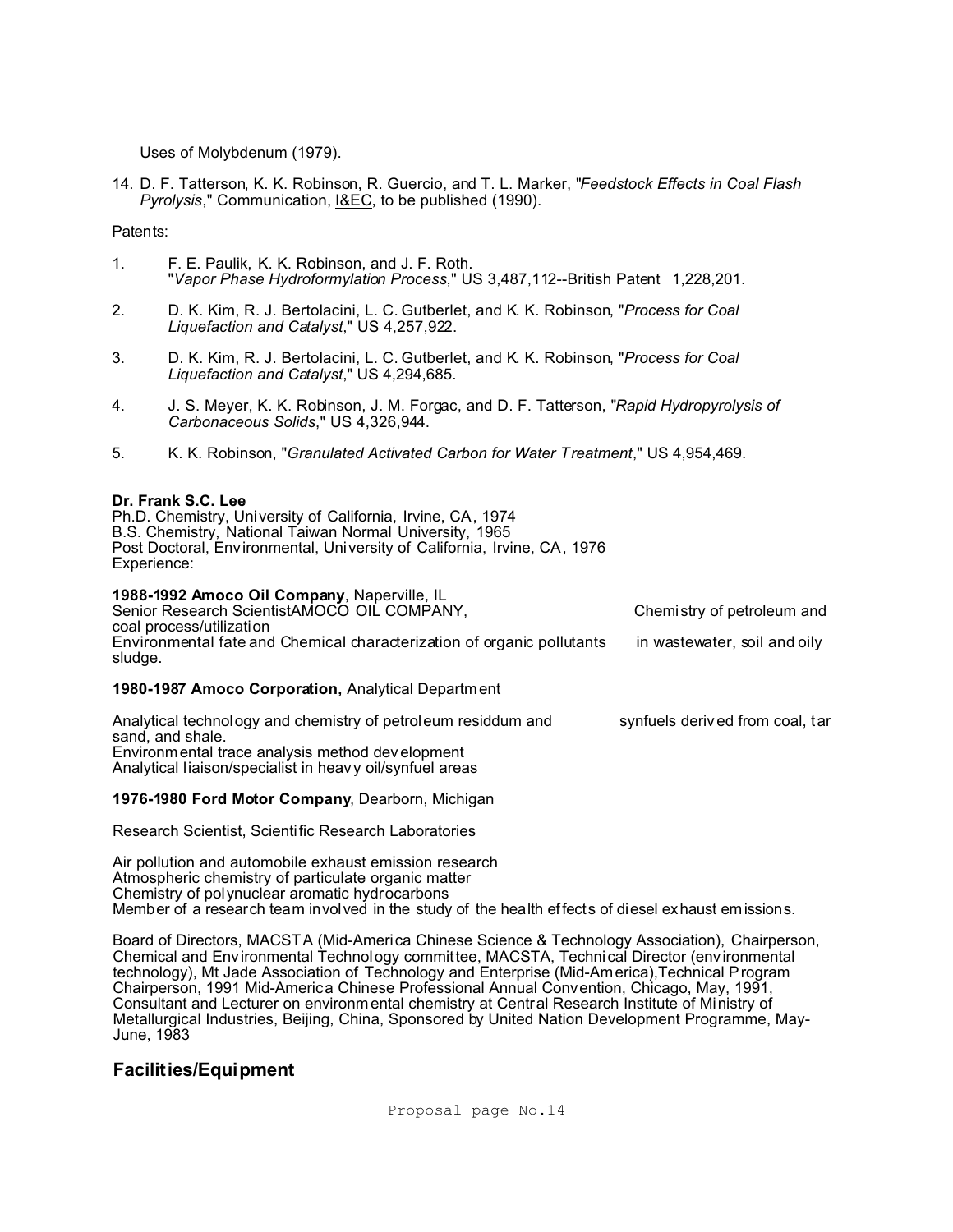Mega-Carbon is located in facilities adjacent to Xytel Corporation in Mount Prospect, IL, a suburb of Chicago; we have a business agreement with Xytel whereby we have access to design personnel and tools and can also share in the space for pilot plant construction. Mega-Carbon is housed in a 38,000 square foot office and plant facility, conveniently located near O'Hare Airport. Of the total covered area, approximately 10,000 square feet are used for offices and engineering with 28,000 square feet available for manufacturing and assembly. Support facilities include modern welding equipment, personal computers for every professional staff member, and a well supplied stock room of bulk direct and indirect materials.

The facilities provide a full service organization in which all resources are under one roof: chemical engineering, electrical engineering and electronics, computer technology, computer-aided drafting and design (CADD), process assembly, interface assembly and field service and maintenance.

Additionally Mega-Carbon is located near Northwestern University, in Evanston IL, where it is possible to have analyses run on the superactivated carbon to determine its surface area, examine its microstructure via scanning microscopy, and measure its adsorption capacity. All of these tools are currently applied to catalysts in Northwestern's Catalysis Center.

## **Consultants**

## **Mr. Thomas O'Grady**

M.S. Chemical Engineering, 1951, University of Notre Dame B.S. Chemical Engineering, 1950, University of Notre Dame

Present Position: Private Consultant

Experience:

52-89 Standard Oil(Ind), Amoco Corp. Amoco Oil Company Research and Development Engineer, Supervisor Background includes over 37 years of broad experience in process and product development. Manager of a major development for a new , unique active carbon. This inv olved laboratory, pilot plant development and marketing of this unique product. Prior to retirement from Amoco, research supervisor in the development of tar sand technology for recovery of syncrude from tar sands.

Publications:

- 1. T.M. O'Grady, R.M. Alm and M.C. Hoff, "*Isomerization of Olefins with Sodium at Low Temperature*", Symposium on Carbanion Reaction and Processes of Hydrocarbons, ACS Meeting Sept 13-18, 1959
- 2. T.M. O'Grady, "*Liquid-Liquid Equilibrium for the Benzene/n-Heptane/Water System in the Critical Solution Region*", J of Chem. Eng. Data, 12,9(1967)
- 3. Marvin L. Deviney and Thomas M. O'Grady,"*Petroleum Derived Carbons*", ACS Symposium Series 21 (1976)
- 4. H. Marsh, D. Crawford, T.M. O'Grady, and A.N. Wennerberg, "*Carbons of High Surface Area, A* **Study by Adsorption and High Resolution Electron**
- 5. T.M. O'Grady and A. Wennerberg, "*High Surface Area Active Carbon*" 187th Meeting ACS, St. Louis, MO, (1984)
- 6. H. Marsh, D.S. Yan, T.M. O'Grady, and A. Wennerberg, "*Formation of Active Carbon from Cokes Using Potassium Hydroxide*", Carbon, 22, 603,(1984)
- 7. O.P. Mahajan, K.K. Robinson, T.M. O'Grady, "*Amoco Carbon-The Super Adsorbent*", CAER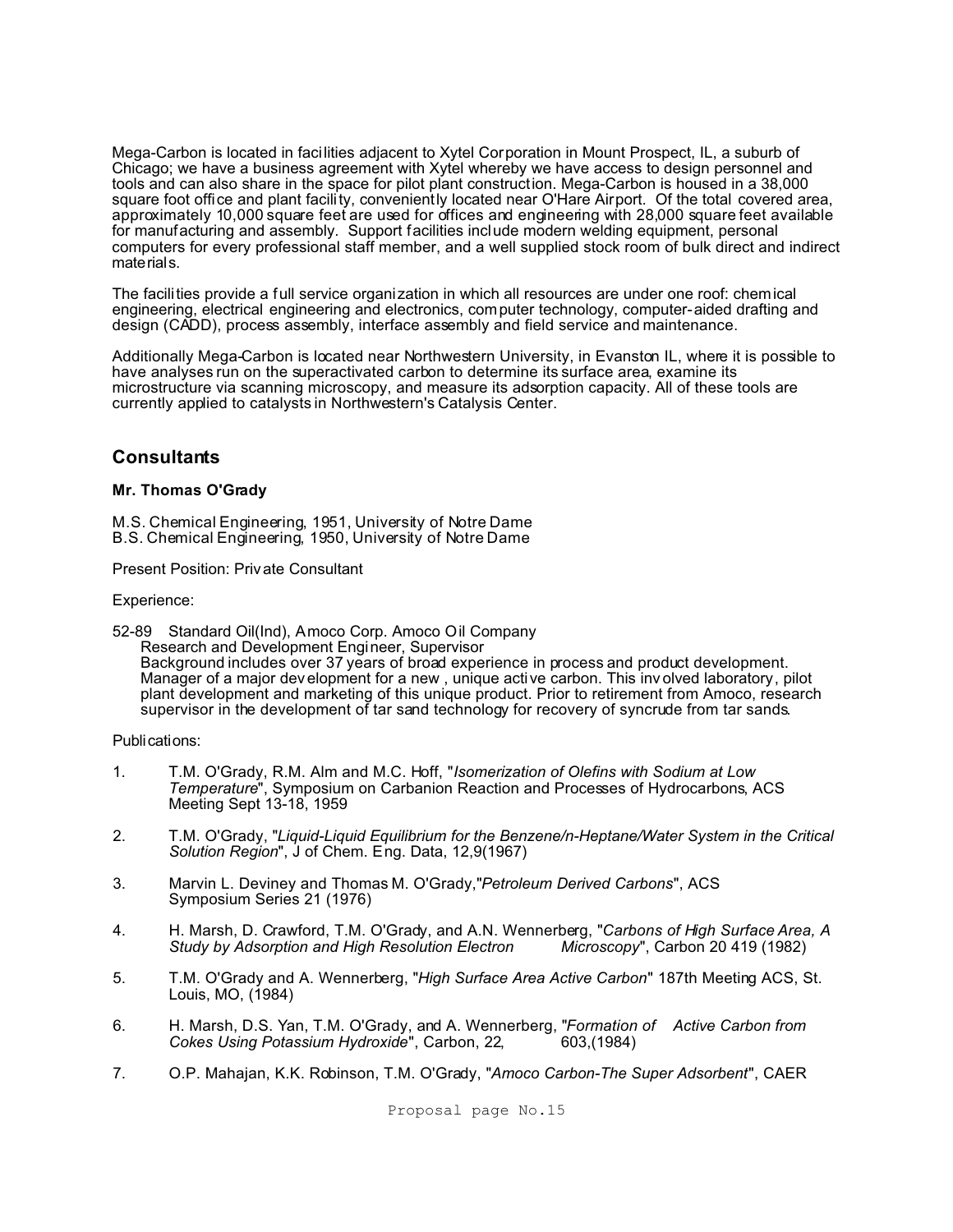Workshop on Carbon Research, Lexington, KY June 20, 1991.

**Patents** 

- 1. T.M. O'Grady, R.M. Alm, M.C. Hoff, "*Conversion Process*", US 3,257,415
- 2. T.M. O'Grady, A.N. Wennerberg, "*Method of Preparing a Catalyst Composition Consisting of Sodium, Sodium Carbonate, and Iron Oxide on* 3,260,679
- 3. T.M. O'Grady, "*Unsaturated Hydrocarbon Dehydrogenation with Carbon Dioxide Activated Metal Oxide Catalyst*", US 3,329,733
- 4. T.M. O'Grady, R.M. Alm, M.C. Hoff, "*The Catalytic Isomerization of Unsaturated Acetals and Hydrocarbons*", US 3,437,698
- 5. A.N. Wennerberg and T.M. O'Grady,"*Active Carbon Process and Composition*", US 4,082,694
- 6. T.M. O'Grady, D.F. Tatterson, and R Coates,"*Shale Oil Stabilization with a Hydrogen Donor Quench*", US 4,536,277
- 7. D.F. Tatterson and T.M. O'Grady, "*Shale Oil Stabilization with a Hydrogen Donor Quench*", US 4,536,278

### **Dr. Frank Derbyshire**

Ph.D. Chemical Engineering, 1972, Imperial College , London M. Eng. Chemical Engineering, 1968, MacMaster College, Ontario Canada B.Sc. Chemical Engineering, 1966, Manchester University, England

Present Position:

Director of Research, Center for Applied Energy Research, University of Kentucky, Lexington, KY and Vice-President of Mega-Carbon, Mt. Prospect, IL

Experience: 85-88 Sutcliffe Speakman Carbons, Std. Research Director

86-87 Private Business

- 82-86 Pennsylvania State University, Dept of Materials Science and Engineering Associate Professor in Fuel Science
- 79-82 Mobil R&D Corporation ,Central Research Division Associate and Group Leader
- 75-78 N.C.B. Coal Research Establishment, Cheltenberg, England

## **Dr. John B. Butt**

- D.Eng. Ch.E. 1960, Yale University
- M.Eng. Ch.E. 1958, Yale University
- B.S. Ch.E. 1963, Clemson University

Academic Experience-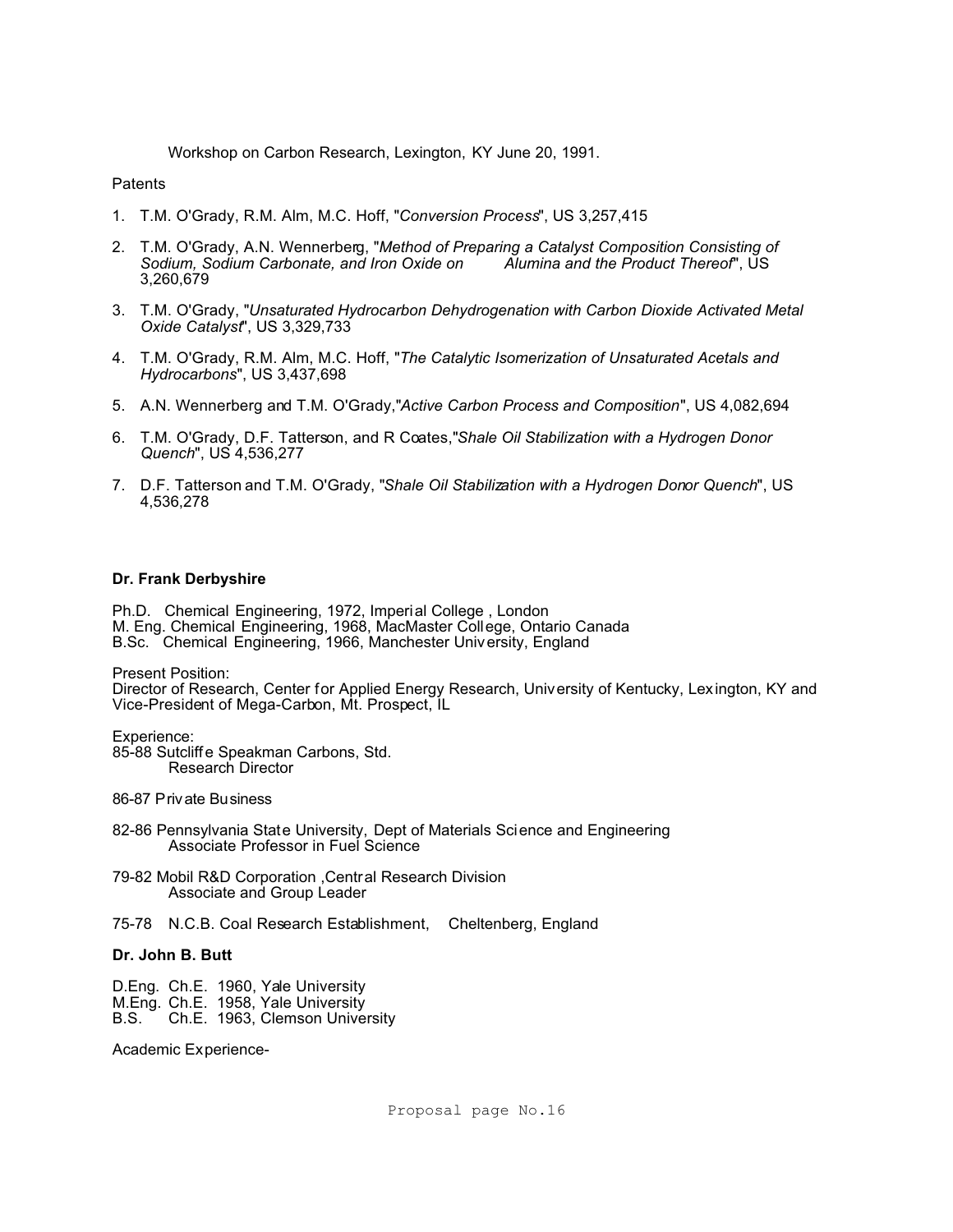- **1969 to Present: Northwestern University**, Department of Chemical Engineering, Professor. Walter P Murphy Professor
- **1979, Spring: University of California-Berkeley**, Visiting Professor
- **1964-1969: Yale University**, Department of Engineering and Applied Science, Associate Professor
- **1963-1964: Yale University,** Department of Engineering and Applied Science, Assistant Professor

#### **1961: University of Texas**, Visiting Professor of Chemical Engineering

Member of AIChE, ACS, Chicago Catalysis Society New York Academy of Sciences American Society of Engineering Education

American Association for the Advancement of Science Associate Editor, "Catalysis Rev iews-Science and Engineering" Registered Professional Engineer, Connecticut Director of AIChE, 1975-1978 Editorial Board, Journal of Catalysis, 1976- 168 technical publications, 1 patent and 2 textbooks

No prior, current, or pending support for a similar proposal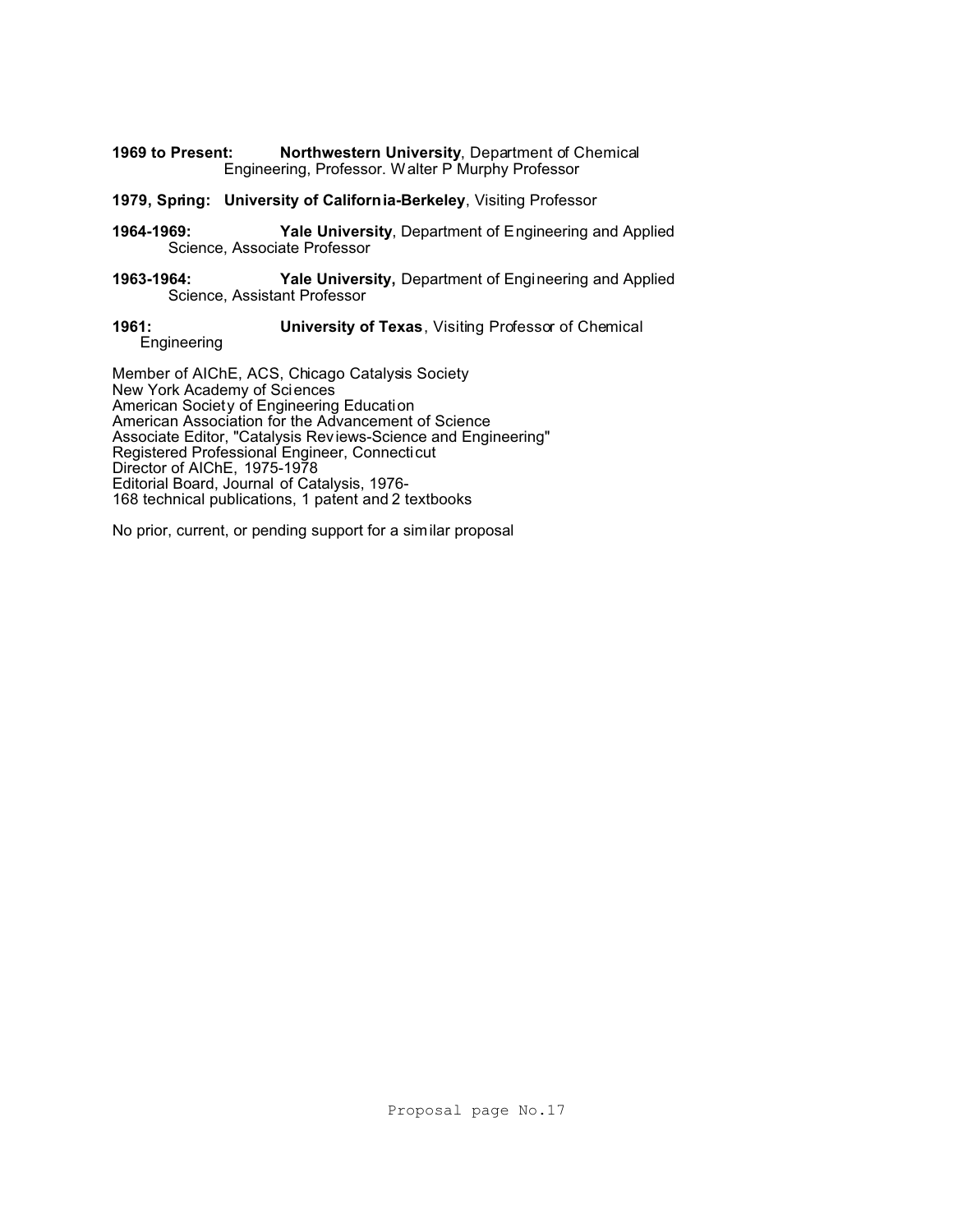## **References**

- 1. Mackinson, F. W., R.S. Stiricoff, and L.J. Partridge, Jr. NIOSH/OSHA Pocket guide to Chemical Hazards (DHEW/NIOSH) Publication No. 78-210,(1978)
- 2. Breaker, W. and A.L. Mossman, Matheson Gas Data Book, 6th ed, New Jersey, (1980)
- 3. Clayton, G.D. and F. E. Clayton, Patty's Industrial Hygiene and Toxicology, Vol 2A, General Principles, 3rd ed, Wiley, New York, (1978)
- 4. Union Carbide data sheet F-3894, 3M 87-0253, Union Carbide Linde Divs. South Plainfield, NJ (1977)
- 5. Messham, R.L. and W.K. Tucker, " Design of a Safe Facility for the Metalorganic Chemical Vapor Deposition of High-Purity GaAs and AlGaAs" Journal of Crystal Growth 77 (1986) 101-107
- 6. Johnson, E., R. Tsui, D. Convey, N. Mellen and J. Curless, " A MOCVD Reactor Safety System for a Production Environment", Journal of Crystal Growth 68 (1984) 497-501
- 7. Hess, K.L. and R.J. Riccio, " Integrated System for MOCVD Laboratory", Journal of Crystal Growth 77 (1986) 95-100
- 8. Cotton, M.L., N.D. Johnson, and K.G. Wheeland, Can Metall Q. 16,205 (1977)
- 9. Colabella, J.M. R.A. Stall, and C.T. Sorenson, "The Adsorption and Subsequent Oxidation of  $AsH<sub>3</sub>$  and  $PH<sub>3</sub>$  on Activated Carbon", Journal of Crystal Growth 92, (1988) 189- 195
- 10. Haacke, G., J.S. Brinen, and H. Burkhard, "Arsine Adsorption on Activated Carbon", J. Electrochem. Soc. March (1988) 715- 718
- 11. Krishnan, P.N., A Birenzvige, S.A. Salem, and S.A. Katz, "The Role of Chromium in Whetlerite Activity" Chemical Research and Development Center, DRDEC-TR-159, April(1990)
- 12. McIntyre, G.R. Mount, T.C. Lipsom, B. Humphrey, B. Harrison, S. Liang, and J. Pagotto, " Surface and Microanalytical Studies of Whetlerite Charcoals: 1. Effects of Aging", *Carbon* Vol. 29 No. 8 (1991)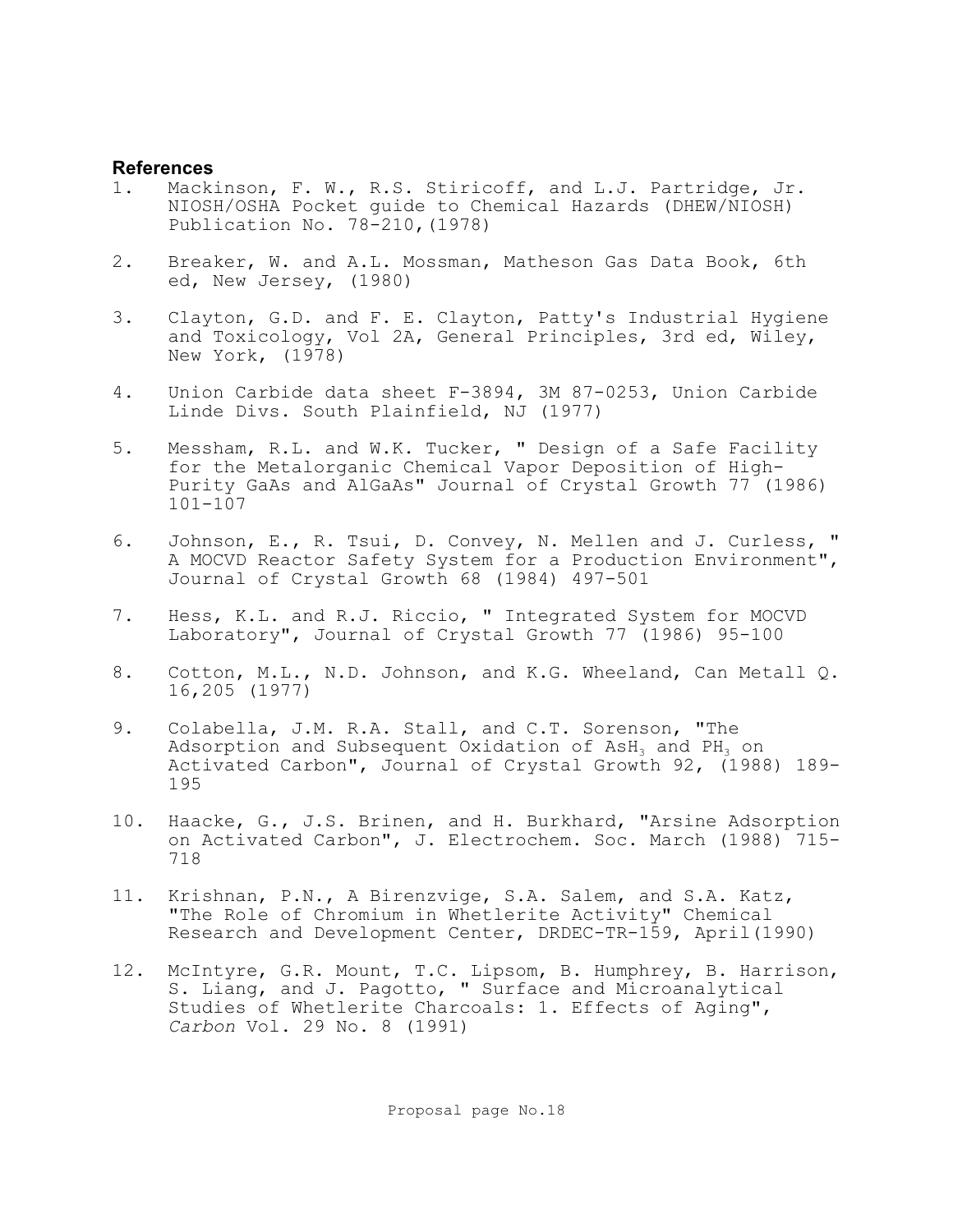- 13. Katz, M., Letter to Dr. O.P. Mahajan, 01760-5019, October 22, 1990
- 14. Wennerberg, A.N. and T.M. O'Grady, U.S. patent 4,082,694.
- 15. Wennerberg, A.N. and T.M. O'Grady, "High Surface Area Activated Carbon, Petroleum-Derived Carbons, ACS Symposium Series 303, 302-309.
- 16. Robinson, K.K., "Granulated Activated Carbon for Water Treatment", U.S. Patent 4,954,469, September 4, 1990
- 17. Brown, P.N., G.G. Jayson, G. Thompson, and M.C. Wilkinson, J of Colloid Interface Sci, 116, 211 (1987)
- 18. Nowarc, G.P. and T.t. P. Cheung, U.S. patent 5,085,844
- 19. Tooley, P.A., and G.P. Nowack, U.S. Patent 4,971,608
- 20. Nowack, G.P. P.A. Tooley, J.B. Cross, M.M. Johnson, and T. Cymbabuk, U.S. Patent 4,933,159
- 21. Tooley, P.A. T.T. P. Cheung, T.H. Cymbaluk, G.P. Nowak, and M.M. Johnson, U.S. Patent 5,024,683
- 22. Scheffler, G.H., "Activated Carbons, Their Use as Adsorbents, Their Manufacture, and Structure", A Symposium on Activated Carbon, Atlas Chemical (1968)
- 23. Satterfield, C.N., "Mass Transfer in Heterogeneous Catalysis", Colonial Press
- 24. Rossin, J.A., "X-ray Photoelectron Spectroscopy Surface Studies of Activated Carbon", CRDEC-TR-068, Aberdeen Proving Ground, (1989)
- 25. Japanese Patent 59160535, 1984
- 26. Japanese Patent 60071040, 1985
- 27. Japanese Patent 63247339, 1988